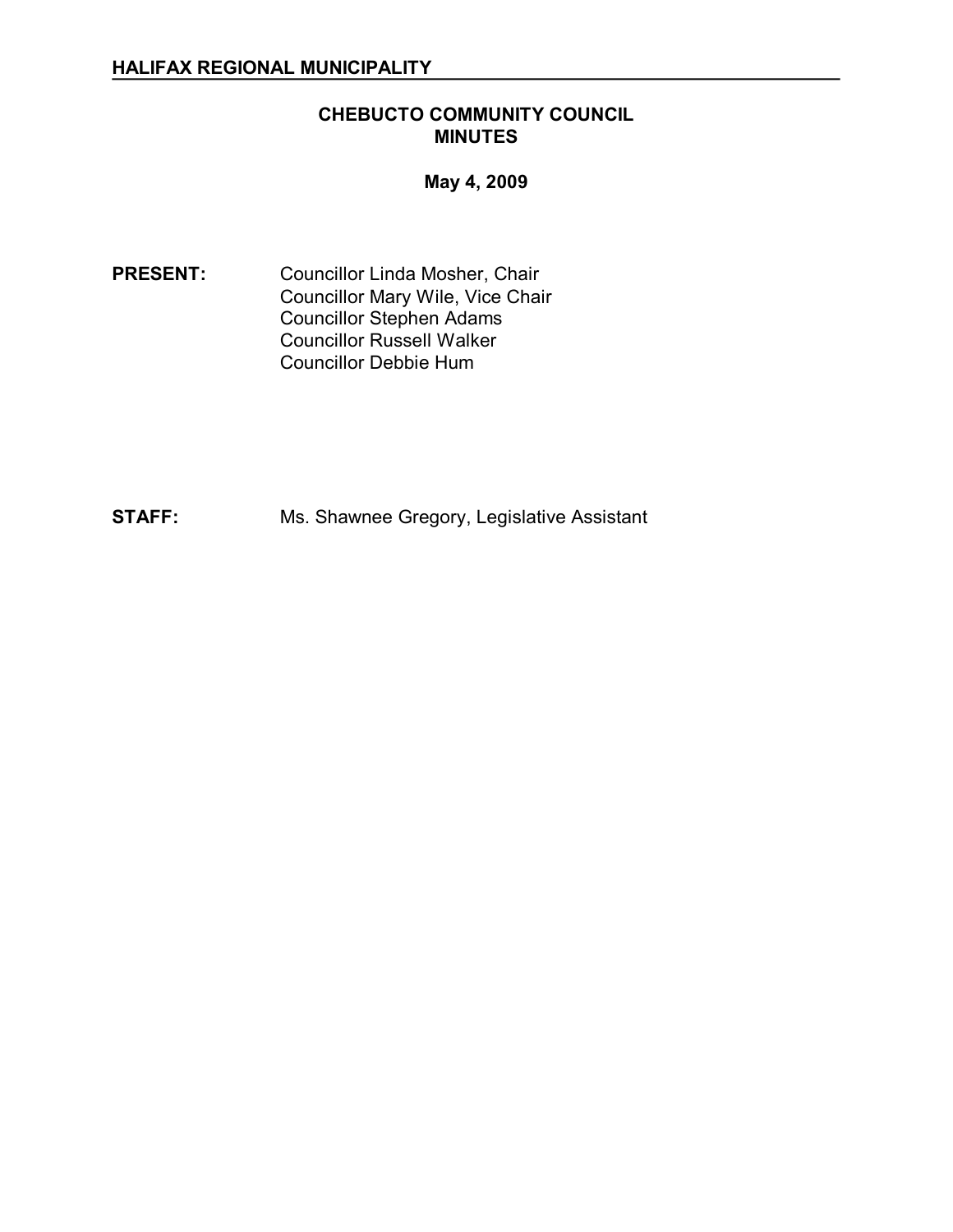# TABLE OF CONTENTS

2

| 1.               |                   |                                                                                                                                                                                                                                                                                                                                                                                                                                          |  |  |
|------------------|-------------------|------------------------------------------------------------------------------------------------------------------------------------------------------------------------------------------------------------------------------------------------------------------------------------------------------------------------------------------------------------------------------------------------------------------------------------------|--|--|
| 2.               |                   |                                                                                                                                                                                                                                                                                                                                                                                                                                          |  |  |
| 3.               |                   | APPROVAL OF THE ORDER OF BUSINESS AND APPROVAL OF                                                                                                                                                                                                                                                                                                                                                                                        |  |  |
| $\overline{4}$ . | 4.1               | BUSINESS ARISING OUT OF THE MINUTES  4<br>4.1.1 Tremont Park Alternate Main Entrance  4<br>4.1.2 Intersection of Herring Cove Road and Purcell's Cove Road 4<br>4.1.3 Seawall Restoration - Regatta Point and Sir Sandford Fleming Park -<br>4.1.5 Request to Name the Baseball Diamond at Mainland Common the<br>4.1.6 Traffic and Safety Issues on Melody Drive and Skylark Drive  5<br>4.1.7 Cunard Beach Volleyball Court Policies 5 |  |  |
| 5.               |                   |                                                                                                                                                                                                                                                                                                                                                                                                                                          |  |  |
| 6.               |                   |                                                                                                                                                                                                                                                                                                                                                                                                                                          |  |  |
| 7 <sub>1</sub>   |                   |                                                                                                                                                                                                                                                                                                                                                                                                                                          |  |  |
| 8.               | 8.1<br>8.2        |                                                                                                                                                                                                                                                                                                                                                                                                                                          |  |  |
| 9.               | 9.1<br>9.2<br>9.3 | CORRESPONDENCE, PETITIONS AND PRESENTATIONS  5                                                                                                                                                                                                                                                                                                                                                                                           |  |  |
| 10.              | 10.1<br>10.2      | 10.1.1 Case 01244: Development Agreement, 91 Purcells Cove Road,<br>10.2.1 Washroom Hours at Fleming Park - Councillor Mosher 6<br>10.2.2 Parkland Dedication - Councillor Mosher<br>. 6                                                                                                                                                                                                                                                 |  |  |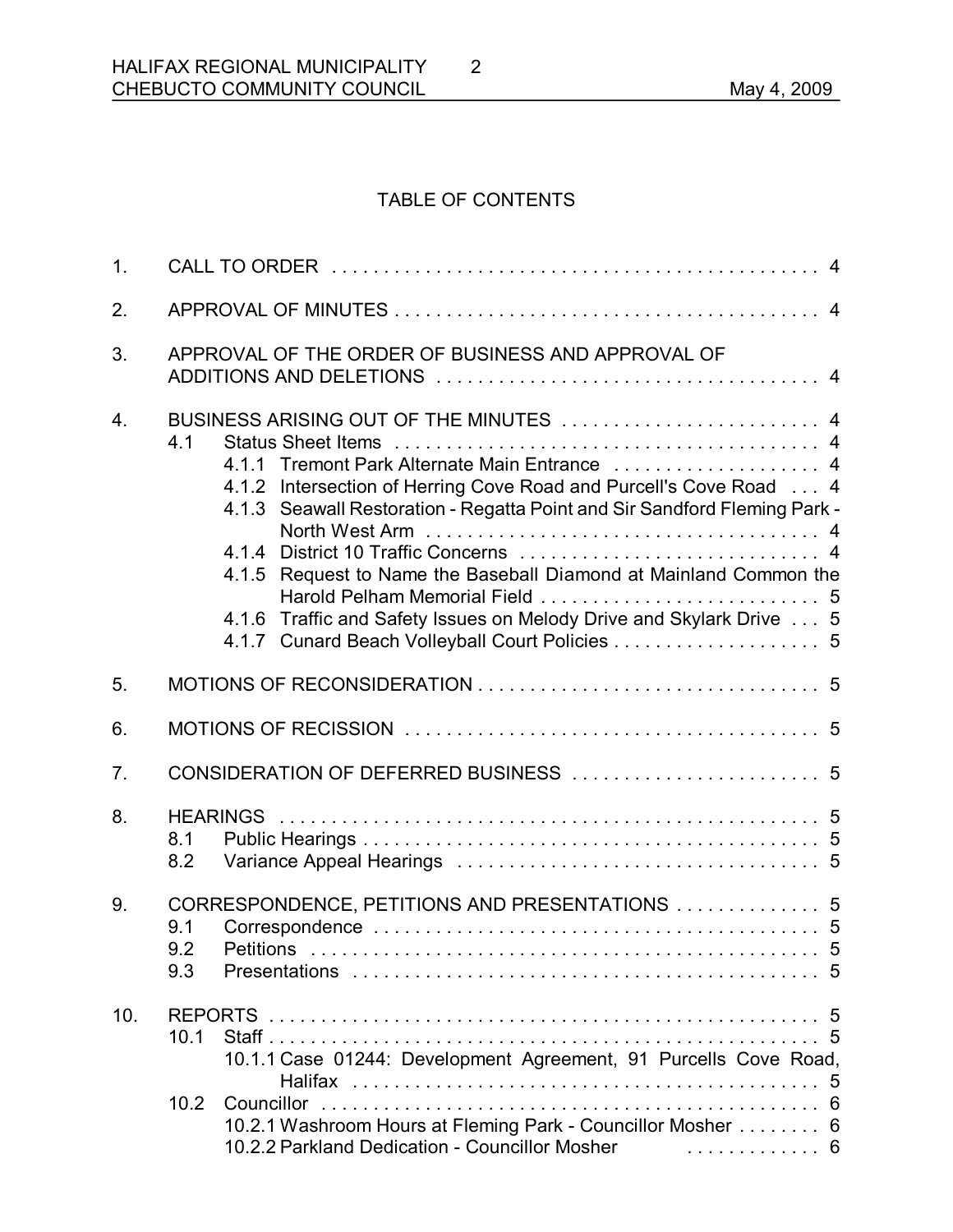# HALIFAX REGIONAL MUNICIPALITY CHEBUCTO COMMUNITY COUNCIL **Example 2009** May 4, 2009

3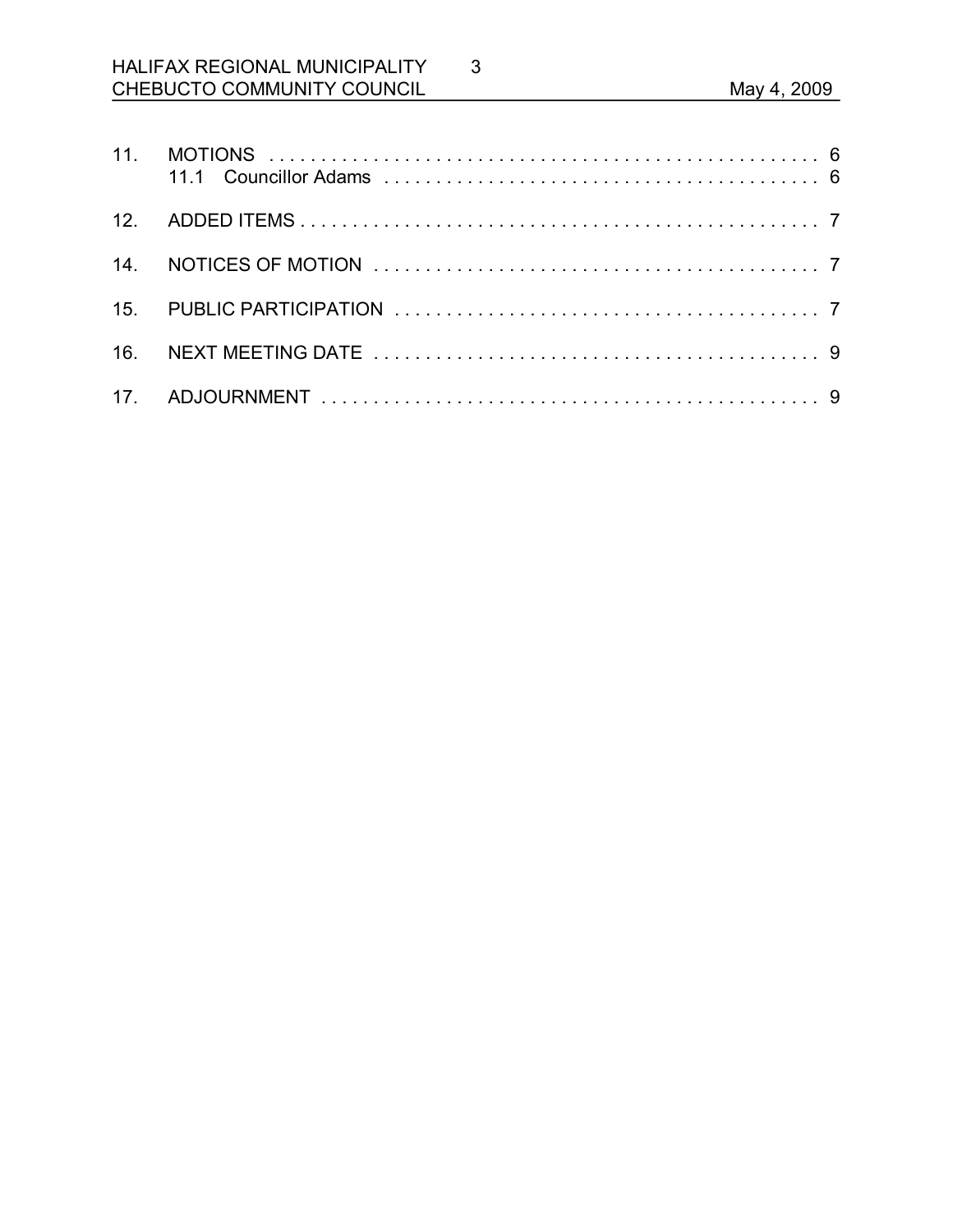# **1. CALL TO ORDER**

The Chair called the meeting to order at 7:01 p.m.

# **2. APPROVAL OF MINUTES April 6, 2009**

**MOVED by Councillor Wile, seconded by Councillor Hum, that the minutes of April 6, 2009, be approved as presented. MOTION PUT AND PASSED.** 

### **3. APPROVAL OF THE ORDER OF BUSINESS AND APPROVAL OF ADDITIONS AND DELETIONS**

Additions:

12.1 Seawall Restoration - Regatta Point and Sir Sandford Fleming Park - North West Arm - Presentation from Mr. Peter Bigelow, Manager of Real Property Planning

### **MOVED BY Councillor Walker, seconded by Councillor Hum, that the agenda be approved as amended. MOTION PUT AND PASSED.**

# **4. BUSINESS ARISING OUT OF THE MINUTES**

#### **4.1 Status Sheet Items**

# **4.1.1 Tremont Park Alternate Main Entrance**

Councillor Hum advised that there had been no progress on this issue and indicated that she would like it to remain on the Status Sheet.

#### **4.1.2 Intersection of Herring Cove Road and Purcell's Cove Road**

Councillor Mosher advised that there was no update on this issue and indicated that she would like it to remain on the Status Sheet.

# **4.1.3 Seawall Restoration Regatta Point and Sir Sandford Fleming Park North West Arm**

Councillor Mosher indicated that she would like this item left on the Status Sheet until staff were able to attend to present the information report.

# **4.1.4 District 10 Traffic Concerns**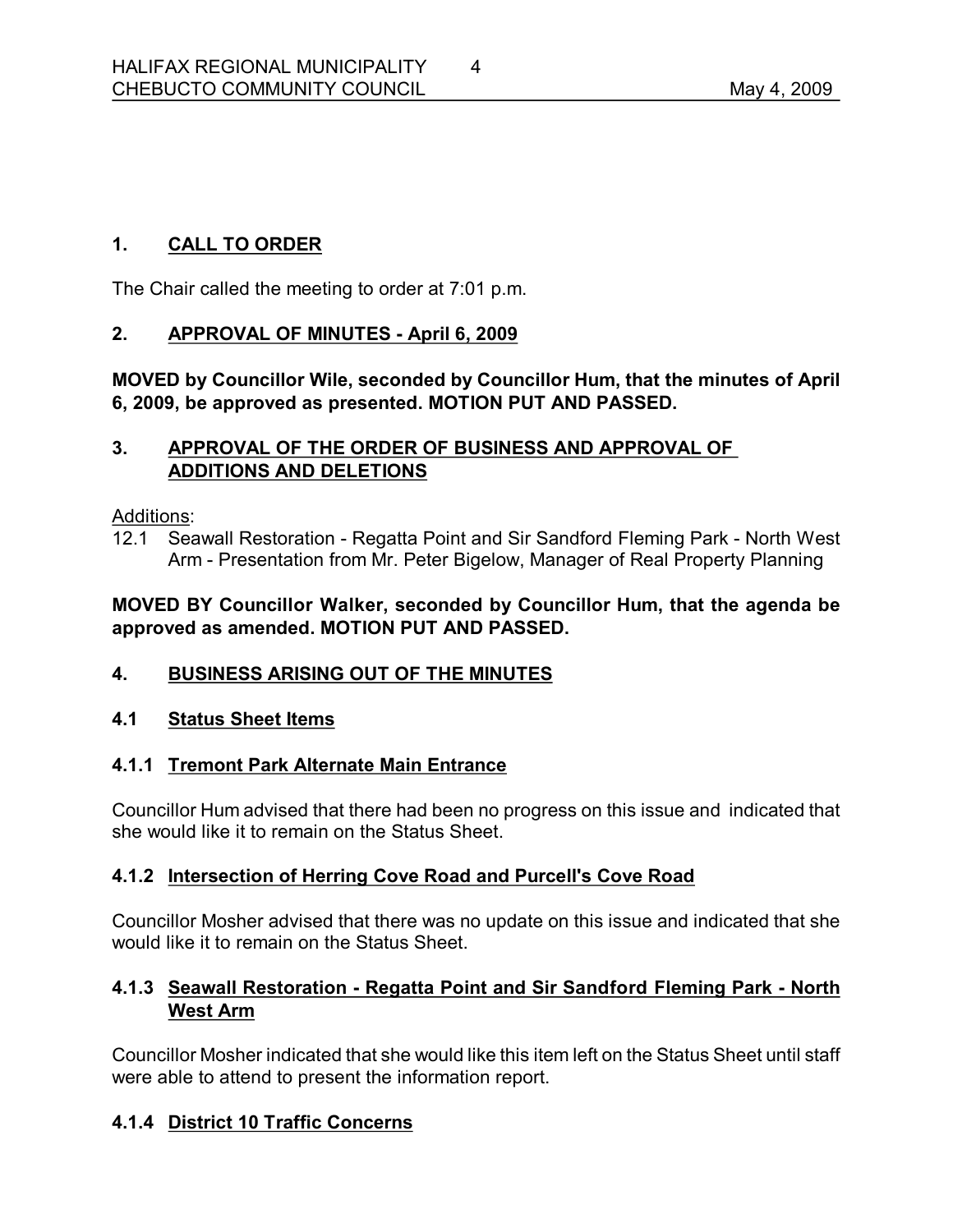Councillor Wile advised that there was no update on this issue and indicated that she would like it to remain on the Status Sheet.

5

# **4.1.5 Request to Name the Baseball Diamond at Mainland Common the Harold Pelham Memorial Field**

Councillor Wile advised that there was no update on this issue and indicated that she would like it to remain on the Status Sheet.

# **4.1.6 Traffic and Safety Issues on Melody Drive and Skylark Drive**

Councillor Humadvised that there had been a neighbourhood meeting regarding this issue a week earlier and that staff would be providing an information report. She indicated that she would like this item to remain on the Status Sheet.

# **4.1.7 Cunard Beach Volleyball Court Policies**

Councillor Mosher advised that there was no update on this issue and indicated that she would like it to remain on the Status Sheet.

- **5. MOTIONS OF RECONSIDERATION NONE**
- **6. MOTIONS OF RECISSION NONE**
- **7. CONSIDERATION OF DEFERRED BUSINESS NONE**
- **8. HEARINGS**
- **8.1 Public Hearings None**
- **8.2 Variance Appeal Hearings None**
- **9. CORRESPONDENCE, PETITIONS AND PRESENTATIONS**
- **9.1 Correspondence None**
- **9.2 Petitions None**
- **9.3 Presentations None**
- **10. REPORTS**
- **10.1 Staff**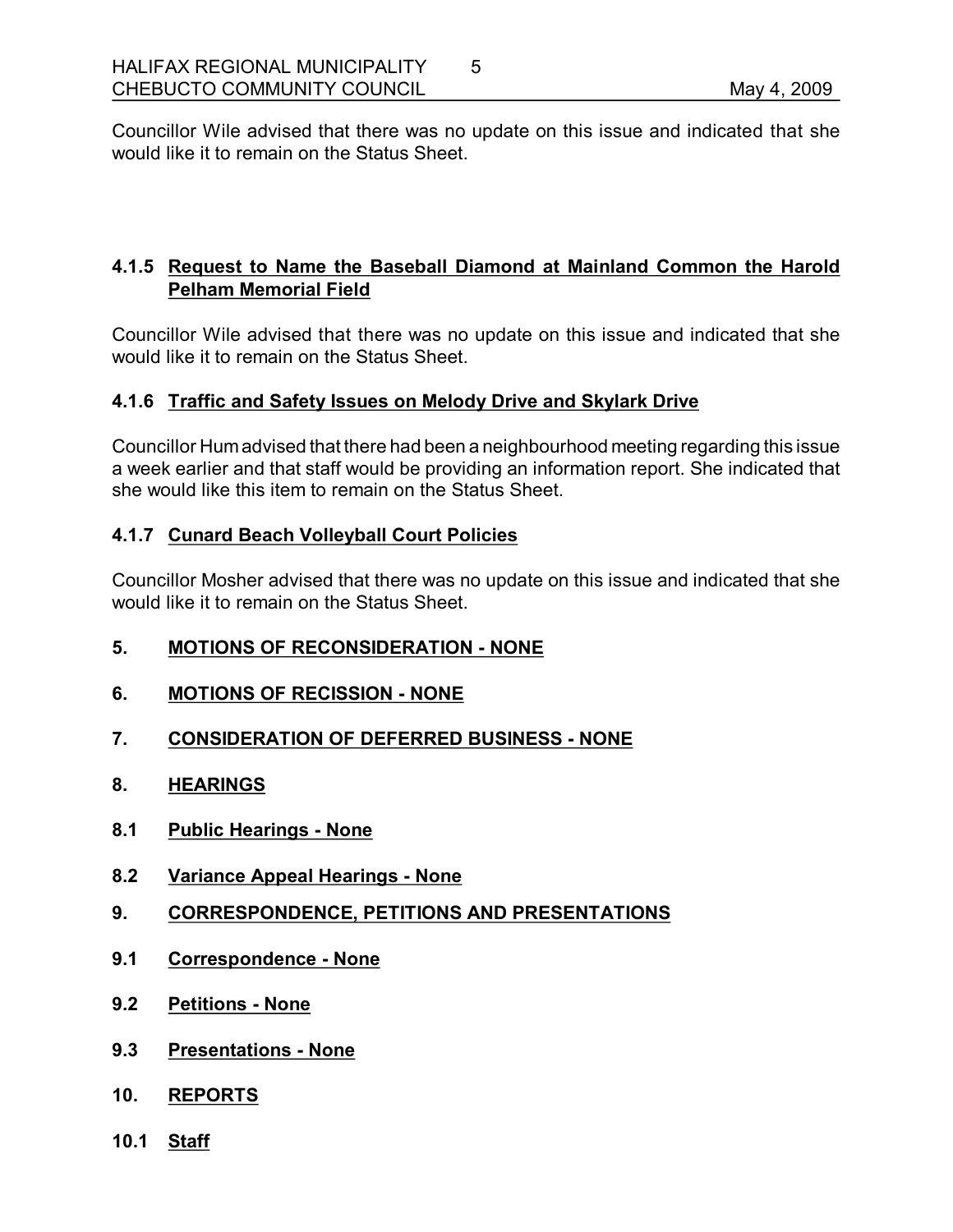#### **10.1.1 Case 01244: Development Agreement, 91 Purcells Cove Road, Halifax**

 $C$  A report dated April 23, 2009 was before the Community Council.

**MOVED BY Councillor Adams, seconded by Councillor Walker, that Chebucto Community Council give Notice of Motion to consider the proposed development agreement, as described in Attachment "A" of the report dated April 23, 2009, to permit a change to a nonconforming use at 91 Purcells Cove Road, Halifax, and to schedule a public hearing for June 1, 2009. MOTION PUT AND PASSED.** 

#### **10.2 Councillor**

### **10.2.1 Washroom Hours at Fleming Park Councillor Mosher**

The Chair stepped down at 7:05 p.m. Councillor Wile assumed the Chair.

**MOVED BY Councillor Mosher, seconded by Councillor Walker, that Chebucto Community Council request a staff report regarding how to ensure that the washrooms at Fleming Park are open year round. MOTION PUT AND PASSED.** 

#### **10.2.2 Parkland Dedication Councillor Mosher**

Councillor Mosher stated that Mr. Chris Coady, of Cline Heights, had tragically passed away at the age of 13 due to complications from cancer. She noted that he loved basketball and that the community wished to dedicate something to him in his memory. She indicated that naming the HRM owned basketball court at the intersection of Withrod Drive and Lanigan Court after Mr. Coady would be a fitting tribute. Councillor Mosher advised that she would use her District funds, however, she would like HRM's approval prior to approaching the Coady family.

**MOVED BY Councillor Mosher, seconded by Councillor Adams, that Chebucto Community Council request consideration for the HRM owned basketball court at the intersection of Withrod Drive and Lanigan Court to be named after Mr. Chris Coady as a tribute. MOTION PUT AND PASSED.**

Councillor Mosher assumed the Chair at 7:12 p.m.

#### **11. MOTIONS**

#### **11.1 Councillor Adams**

**MOVED BY Councillor Adams, seconded by Councillor Walker, that Chebucto Community Council ask staff to begin the process to rezone the lands of Connaught**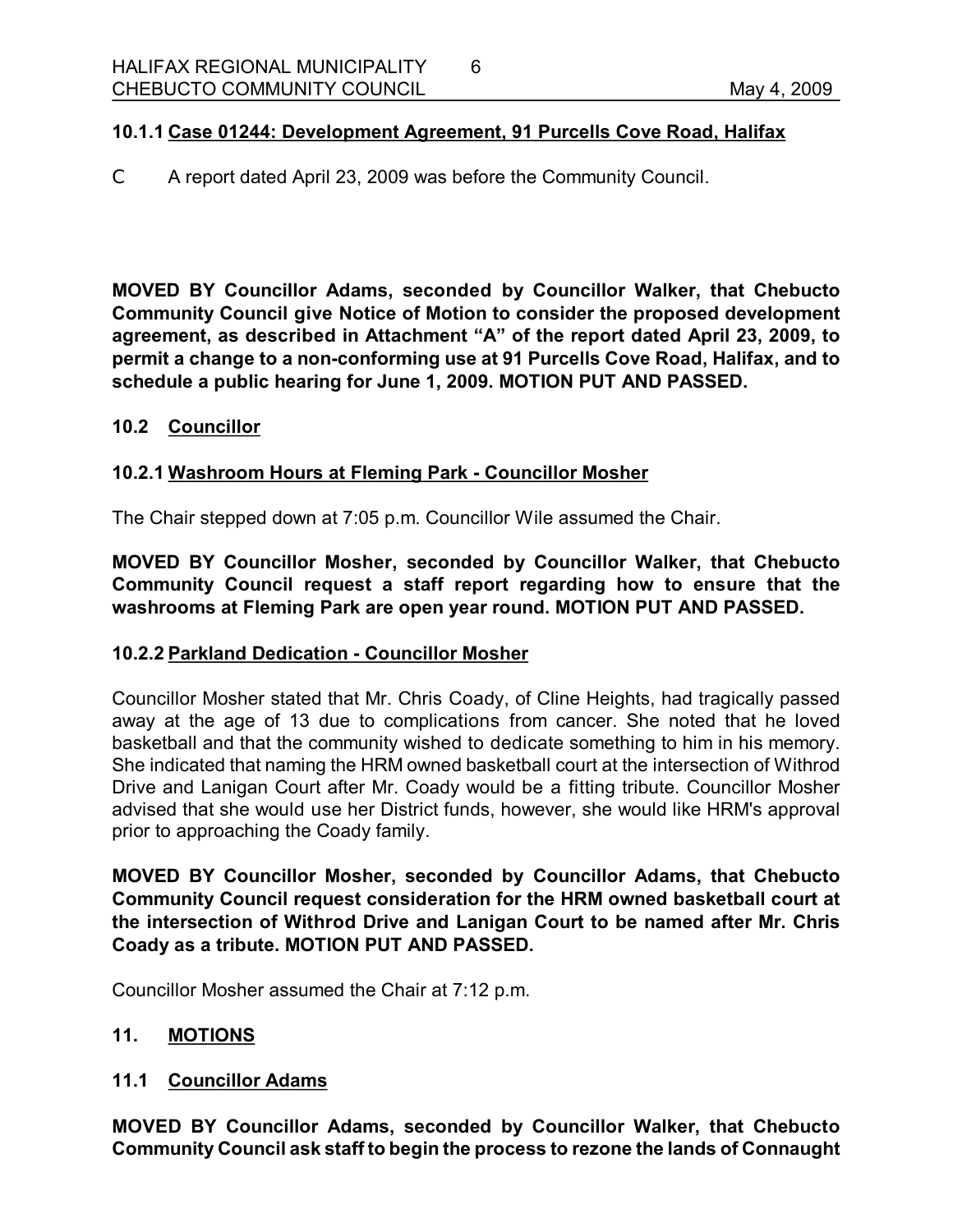### **Battery Park (26 acres) to Park and Institutional. The intent of this motion is to protect this land against any future residential or commercial development. MOTION PUT AND PASSED.**

Councillor Adams advised that it was his understanding that the provincial lease would continue at Connaught Battery Park.

### **12. ADDED ITEMS**

# **12.1 Seawall Restoration Regatta Point and Sir Sandford Fleming Park North West Arm Presentation from Mr. Peter Bigelow, Manager of Real Property Planning**

C An information report dated April 27, 2009 was submitted.

**MOVED BY Councillor Adams, seconded by Councillor Wile, that the information report dated April 27, 2009, be tabled and brought forward for a staff presentation. MOTION PUT AND PASSED.** 

#### 14. NOTICES OF MOTION - NONE

# **15. PUBLIC PARTICIPATION**

**Ms. Kelly Greenwood,** Berkshire Close, stated that she was the Chair of the Park West School Active and Safe Routes to School program; noting that she had observed walking routes to the school and had seen deficiencies. She indicated that she had worked with Councillor Wile, HRM staff and other community stake holders and had done many surveys and reports as a plan was being prepared for infrastructure improvements. Ms. Greenwood advised that she had been waiting for a response regarding some of these issues; particularly regarding funding as she did not believe that the infrastructure improvements should be dealt with through an area rate process. She stated that schools were important links which required safe environments; noting that Park West was at 140% capacity according to the Imagine Our Schools program. She stated that students from a 360 degree radius attended the school and that safe routes were not available for all of them. She requested that Councillor Wile ask for direction and guidance in fitting these route improvements into the general budget as an area rate had not been mentioned in the first year of the discussion process and she felt blindsided. Ms. Greenwood asked that Councillor Wile confirm her capital funding commitment to the project when it moved forward. She requested an update on the conditions for reopening the Berkshire Walkway. She submitted a photo from behind the Berkshire Walkway which showed that a couch had been abandoned there. She noted that she did not know how long it had been there and had sent a request to HRM to have it removed. Ms. Greenwood expressed concern regarding potential fire hazards in this area.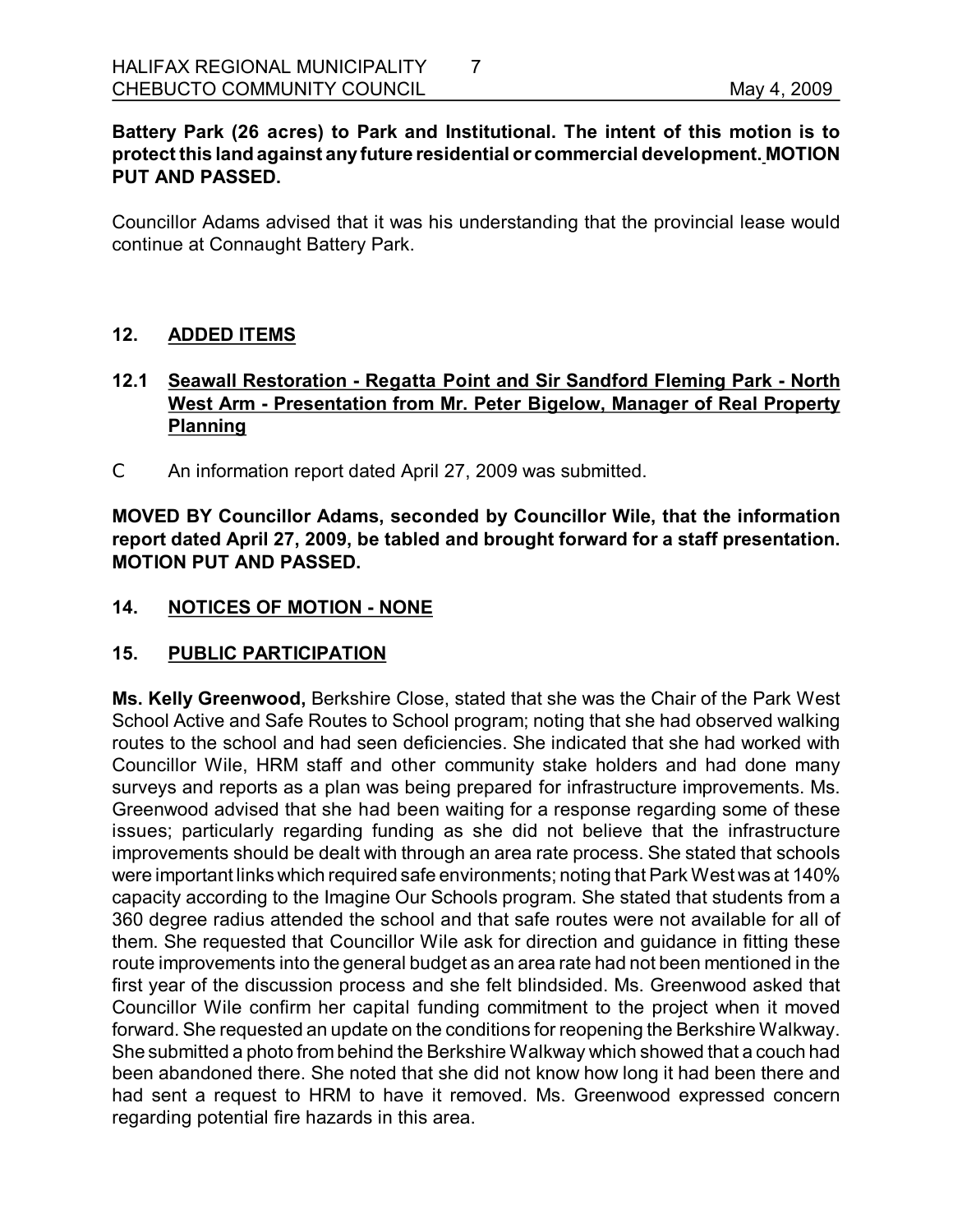Councillor Wile advised that ongoing meetings were taking place with staff regarding the Berkshire Walkway closure.

8

# **MOVED BY Councillor Wile, seconded by Councillo Hum, that Chebucto Community Council request:**

**1. An update on the Birkshire Walkway closure; and** 

### **2. That the abandoned couch be removed from the walkway.**

### **MOTION PUT AND PASSED.**

Councillor Hum requested an update on the Walk 21 process at Park West School. The Chair advised that this request would be sent to the Active Transportation Advisory **Committee.** 

**Mr. Alan Ruffman,** Ferguson's Cove Road, indicated that he was in attendance to support Councillor Adam's motion regarding the rezoning of Connaught Battery Park. On behalf of the Ferguson's Cove Neighbourhood Association he requested to be updated on when the report regarding this matter would come back to the Community Council. He stated that the Ferguson's Cove Neighbourhood Association was also preparing a letter to the media expressing their gratitude to all who had helped with the fire in Spryfield and Purcell's Cove. He stated that he hoped that there would be an open and public review of what went right and wrong with the situation as a learning opportunity. He indicated that using ocean water to douse the fire had saved homes and possibly homes in Ferguson's Cove that were in the line of the wind. Mr. Ruffman hoped that staff would take a hard look into where the fire originated as he believed that this was not going to be the last of these sorts of fires. In closing, he stated that a publically available report regarding the incident would be appreciated by residents. He thanked all those involved and expressed his condolences to those who had been impacted by the fire.

**Ms. Anne MacDonald,** Parkland Drive, advised that she would like an update on plans for the Dunbrack Street rose bushes and that she objected to them being removed.

The Chair advised Ms. MacDonald that the plans and tree scape design for Dunbrack Street were available on the HRM website.

It was noted that the tree scape designs were supposed to be on display at the Keshen Goodman Library, however, they were not. The Legislative Assistant will follow up on this matter.

**Ms. Wendy MacDonald**, Warwick Lane, requested that the Councillors politely remind residents in their spring community newsletters to pick up their litter. She asked the Community Council to please help celebrate the announcement of the wilderness area in Birch Cove Lakes. She noted that this was a windy area and requested to know what emergency management measures were in place as she was concerned that residents would not know where to go or what to do in an emergency. She advised that there were many fire sites in the new wilderness areas as well as in the woods surrounding the